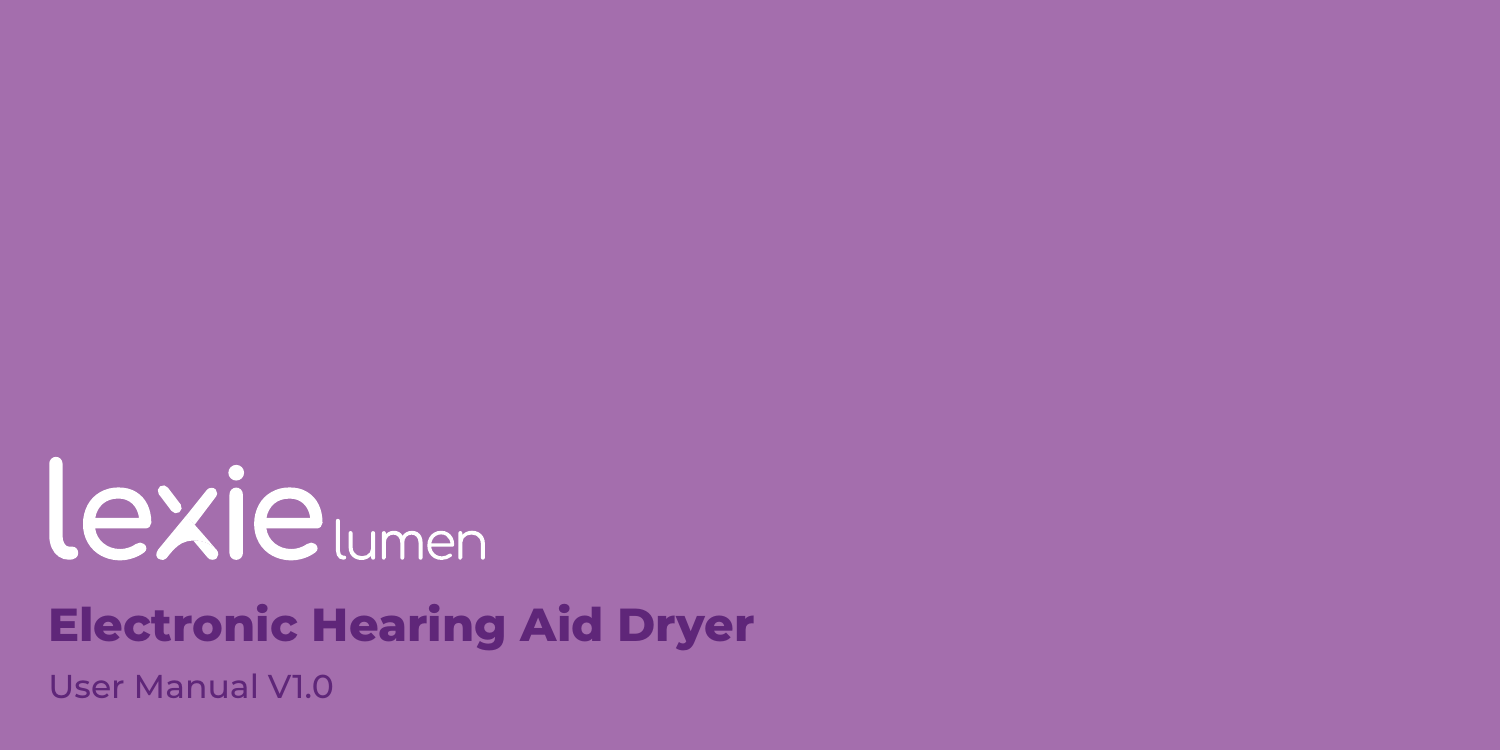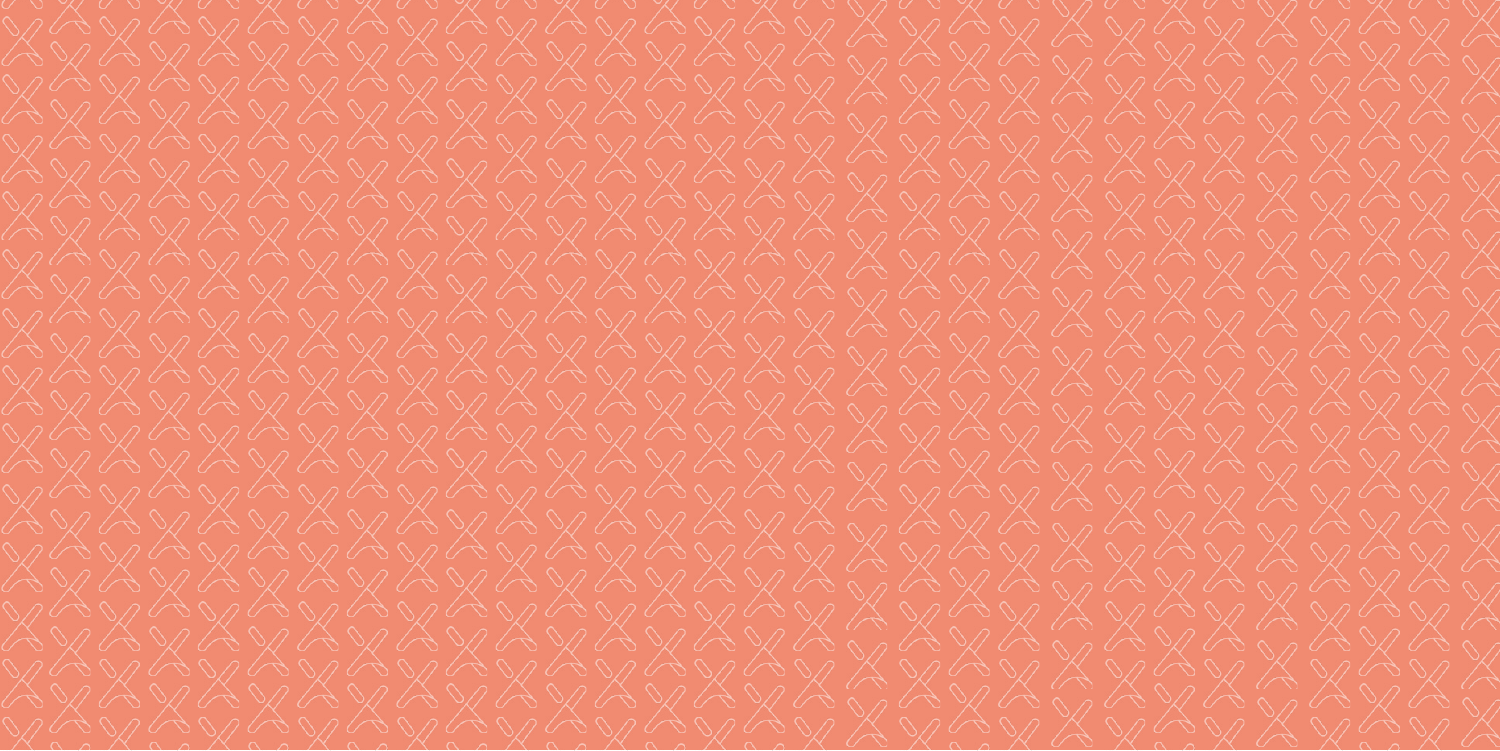## **Important Safeguards**

This product is for hearing aid use only. When using electrical products, basic safety precautions should always be followed (especially when children are present).

Read all the instructions before use.



This user manual will show you how to use and maintain your electronic hearing aid dryer. Please read this carefully.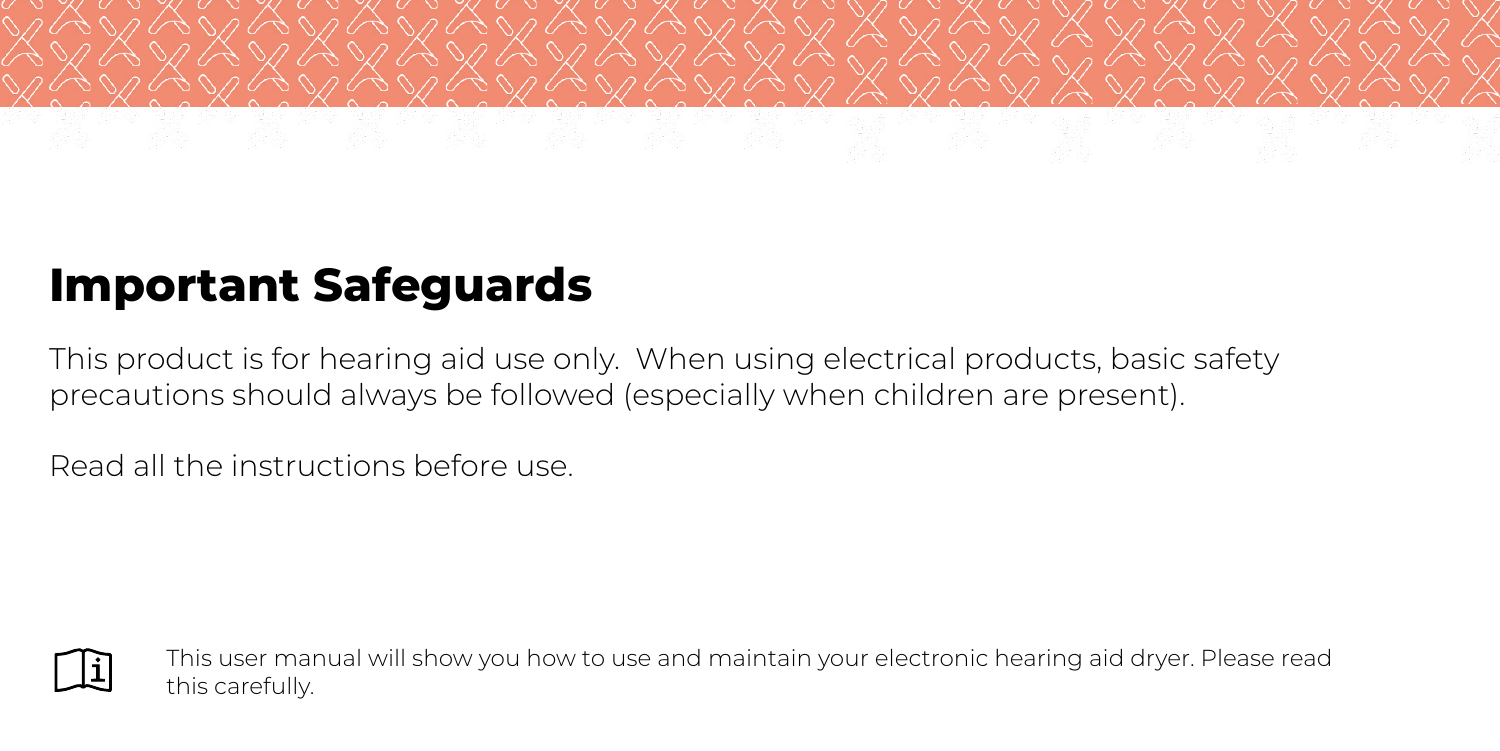#### Operating instructions

Moisture is one of the most common reasons for hearing aid repairs. An electronic hearing aid dryer, also called a hearing aid dehumidifier, is a device that absorbs the moisture from hearing aids. It slowly warms and circulates the air inside the dryer allowing the various hearing aid parts to dry. Dryers like this one, which is equipped with a UV light, also disinfect hearing aids.



#### **One Touch Sensor Button**

- Briefly press it to switch on your dryer.
- To pause the drying program, briefly press it for more than 2 seconds.

#### **USB Cable Socket**

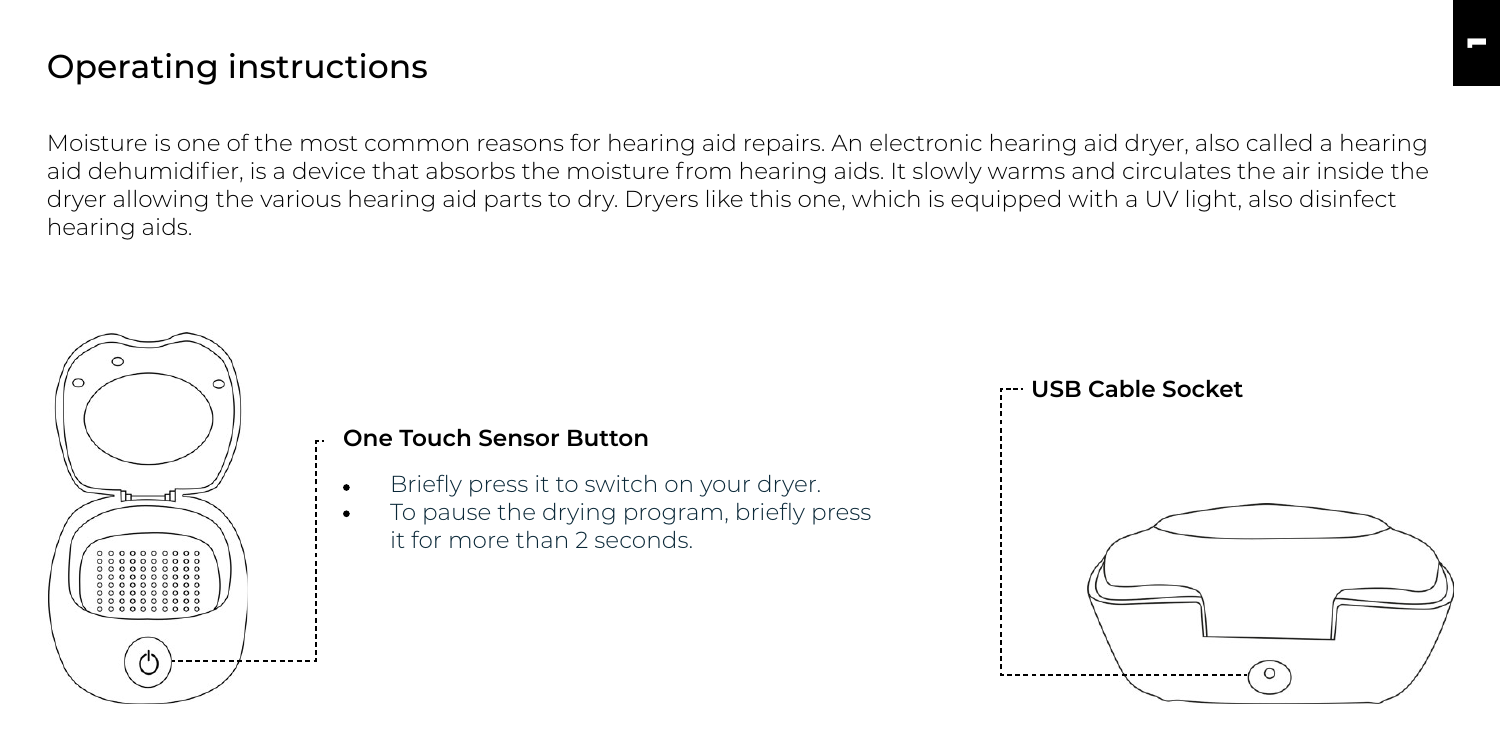- Insert the USB cable into the 5V power adapter. Plug the connector into the socket on the rear side of your dryer. **1.**
- Plug the power adapter into an AC power socket. **2.**

#### **Note:**

Only use the 5V power adaptor that has been included.

- Clean the hearing aids before inserting them into the dryer. **3.**
- 4. Remove the batteries of the hearing aids.
- Open the lid of the dryer and place your hearing aids in the dryer, with the battery door open. **5.**
- Press the sensor button and then close the lid. The red light will go on and the drying program will start. It will **6.** automatically stop after four hours.
- Open the lid and remove the dried and disinfected hearing aids. **7.**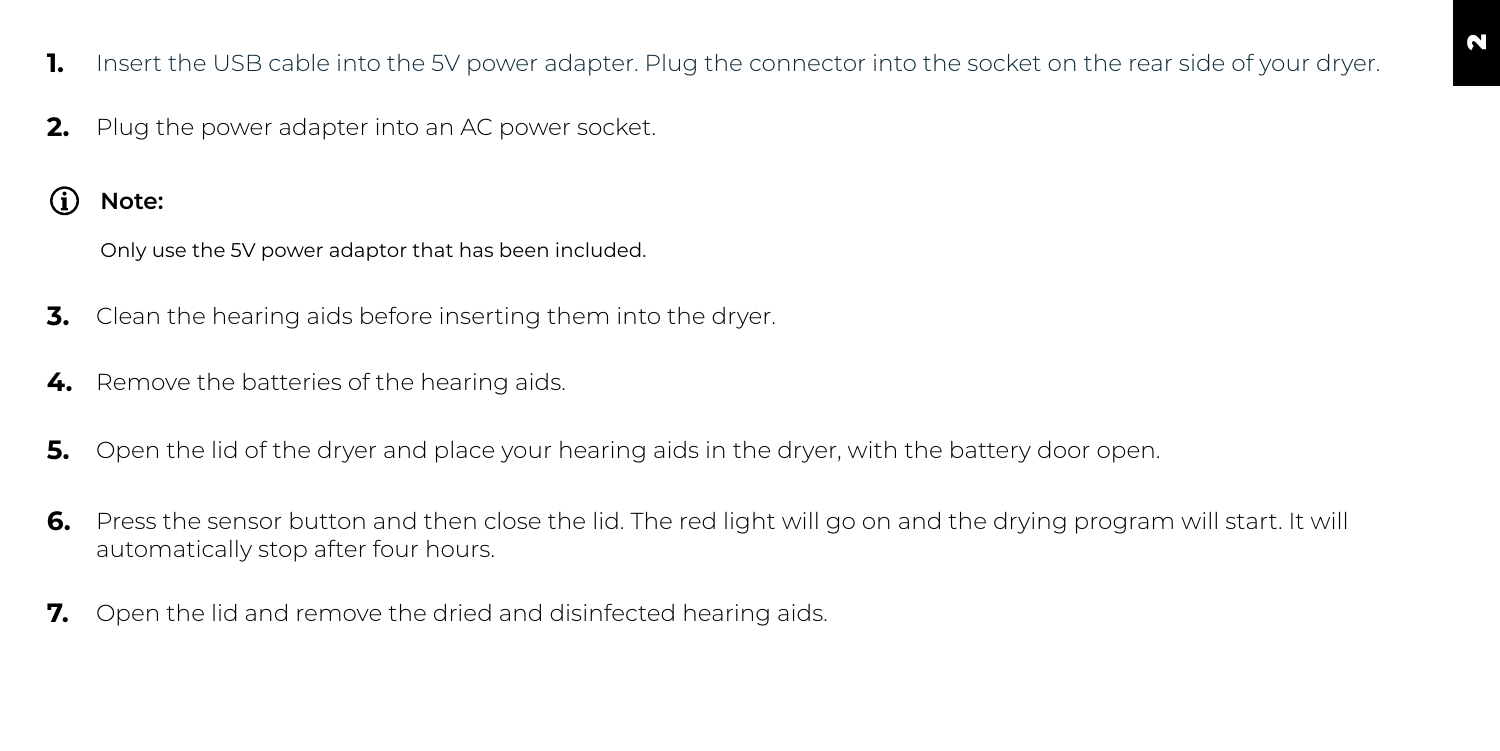#### **Note:**

The drying program can be stopped by pressing the sensor button for more than 2 seconds. Press the sensor button again to restart the program.

- The red LED light indicates that the unit is on.  $\bullet$
- The UV-C light is on for the first five minutes of the drying period. This stops automatically after five minutes.
- Towards the end of the four-hour drying period, the UV-C light will automatically turn on again for another five minutes.
- After four hours, the dryer automatically shuts down and the LED light will turn off.  $\bullet$
- The dryer is very energy efficient; unplug the power adapter only for a prolonged absence.
- The dryer has an automatic safety function that turns off the UV-C light if the lid is opened during the UV-C program.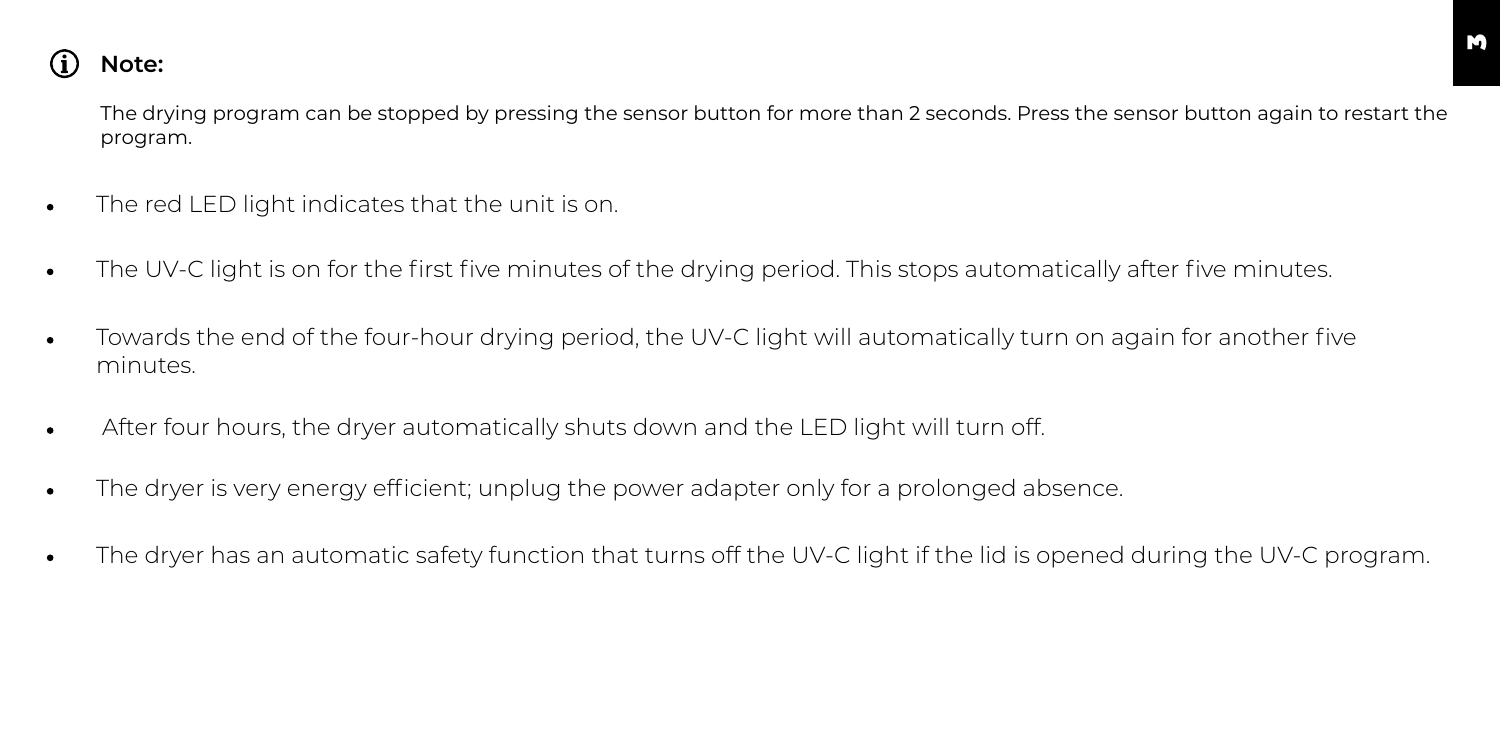#### Cleaning the dryer

We recommend that you use rubbing alcohol or disinfecting wipes to clean your dryer.

⋒ Do not use corrosive or abrasive cleaning materials to clean the dryer.

 $\Omega$ Wipe the dryer on the inside and the outside.

#### Warnings

- The hearing aid dryer should only be operated by those who have sufficient knowledge of appropriate use or under ∧ supervision.
- Use this dryer only for the intended use as described in the manual.  $\bullet$
- Children must be supervised to ensure that they don't use the dryer as a toy.
- Do not use the dryer near water, aerosols, or fire.  $\bullet$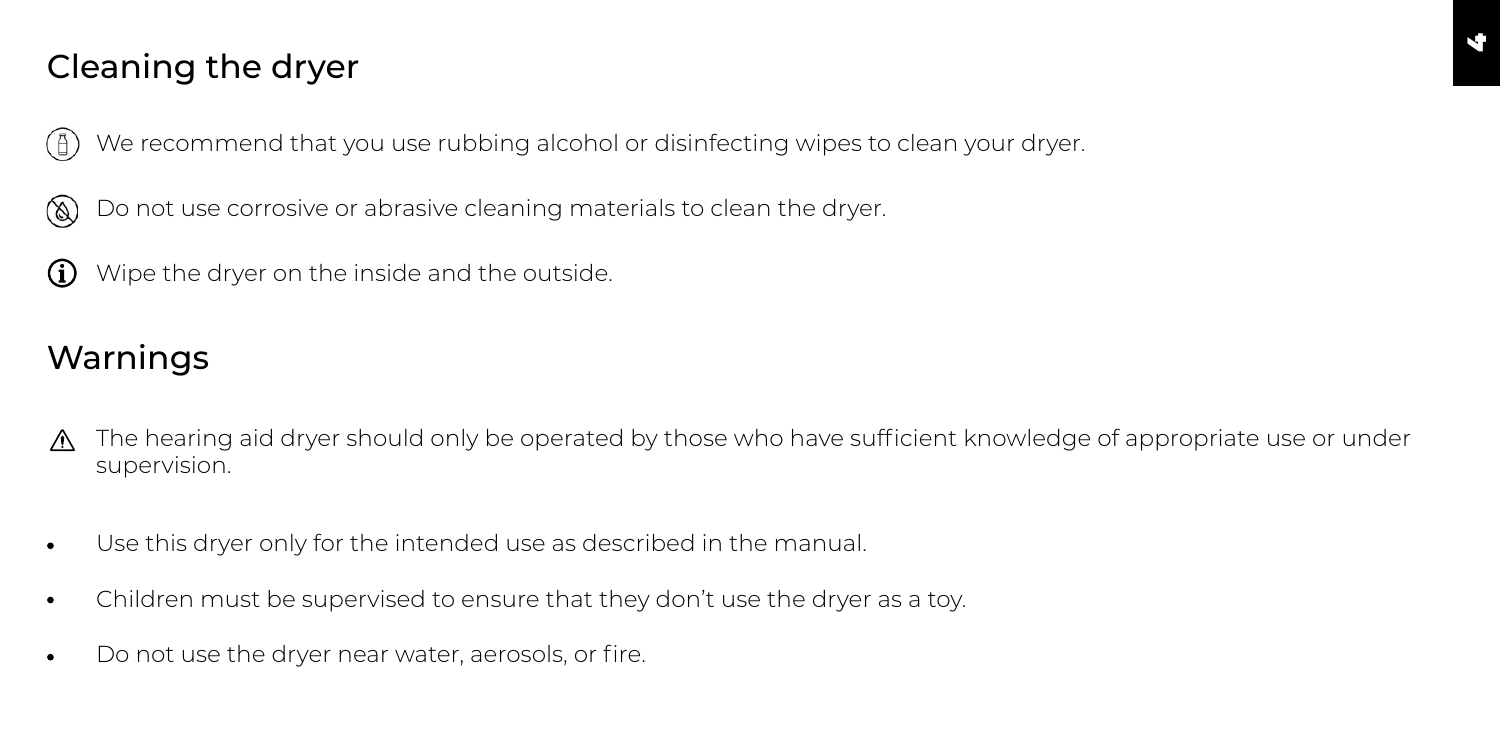- Put the dryer on a flat, dry, and stable surface. Never place the dryer on a soft surface like a chair or bed.  $\bullet$
- Do not disassemble the dryer and only use the supplied 5V power adapter.  $\bullet$
- Never operate this product if it has a damaged cord or plug or is not working properly.  $\bullet$
- When disconnecting the dryer, pull on the plug and not the wire.  $\bullet$
- CAUTION: Do not look into or touch the UV-C light.  $\bullet$
- The manufacturer cannot be held liable for incorrect use or handling of the dryer.  $\bullet$

#### Operating conditions

The Lexie electronic hearing aid dryer operates at a temperature range of 113°F to 122°F (45°C to 50°C).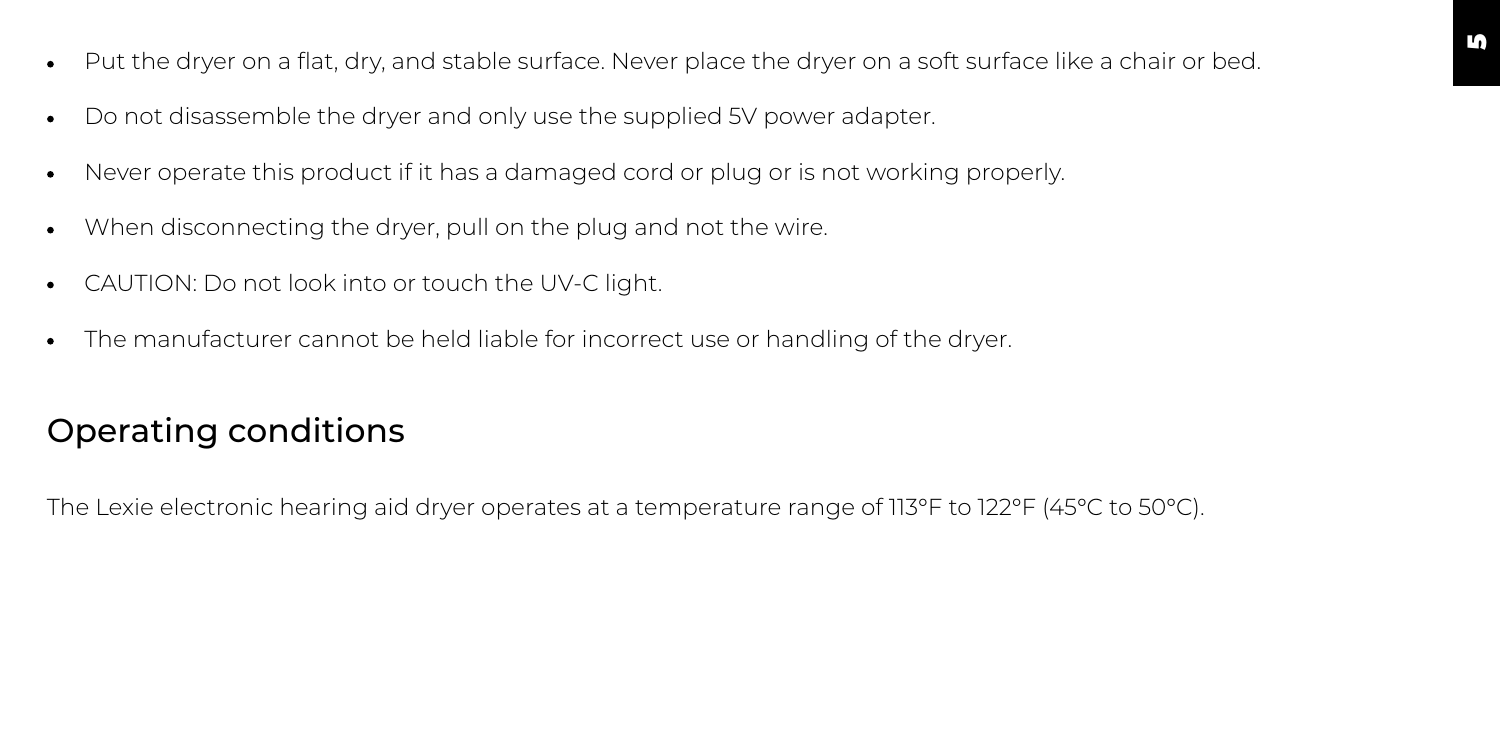#### Technical data

| <b>Product Size/External:</b>     | $4.4" \times 3.7" \times 1.6"$ |
|-----------------------------------|--------------------------------|
| Drying compartment/Internal Size: | $3" \times 2.4" \times 1"$     |
| Maximum Power:                    | 5W                             |
| Input:                            | 100-240V, AC 50/60Hz           |
| Output:                           | 5V, 1A, DC Adapter             |
| Maximum Drying Time:              | 4hrs                           |
| Temperature:                      | 113°F to 122°F (45°C to 50°C)  |
| Connecters:                       | USB cable - Micro USB          |

#### Items included:

- $\bullet$
- 1 x Lexie electronic hearing aid dryer
- 1 x case 1 x user manual 1 x adapter
	- $\cdot$  1 x USB cable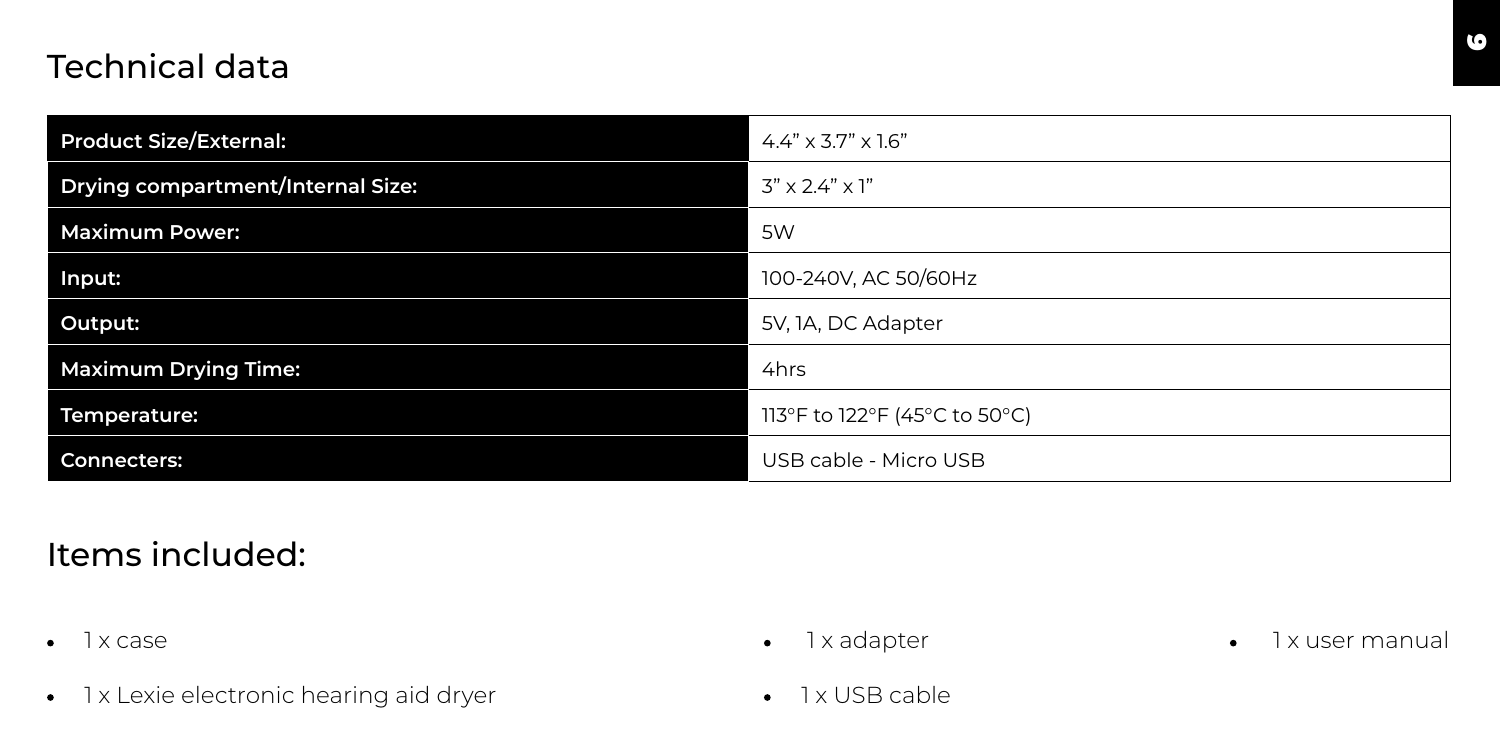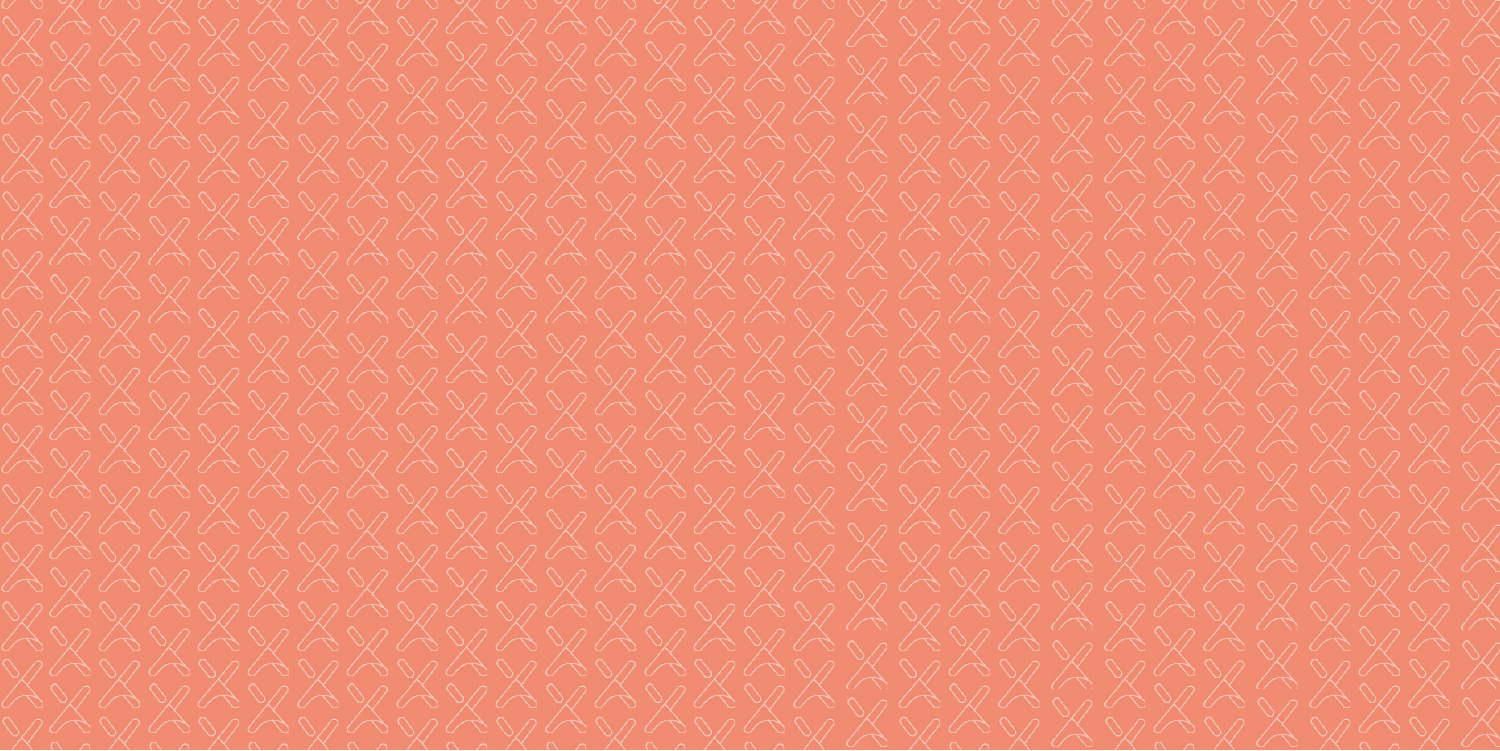![](_page_10_Picture_0.jpeg)